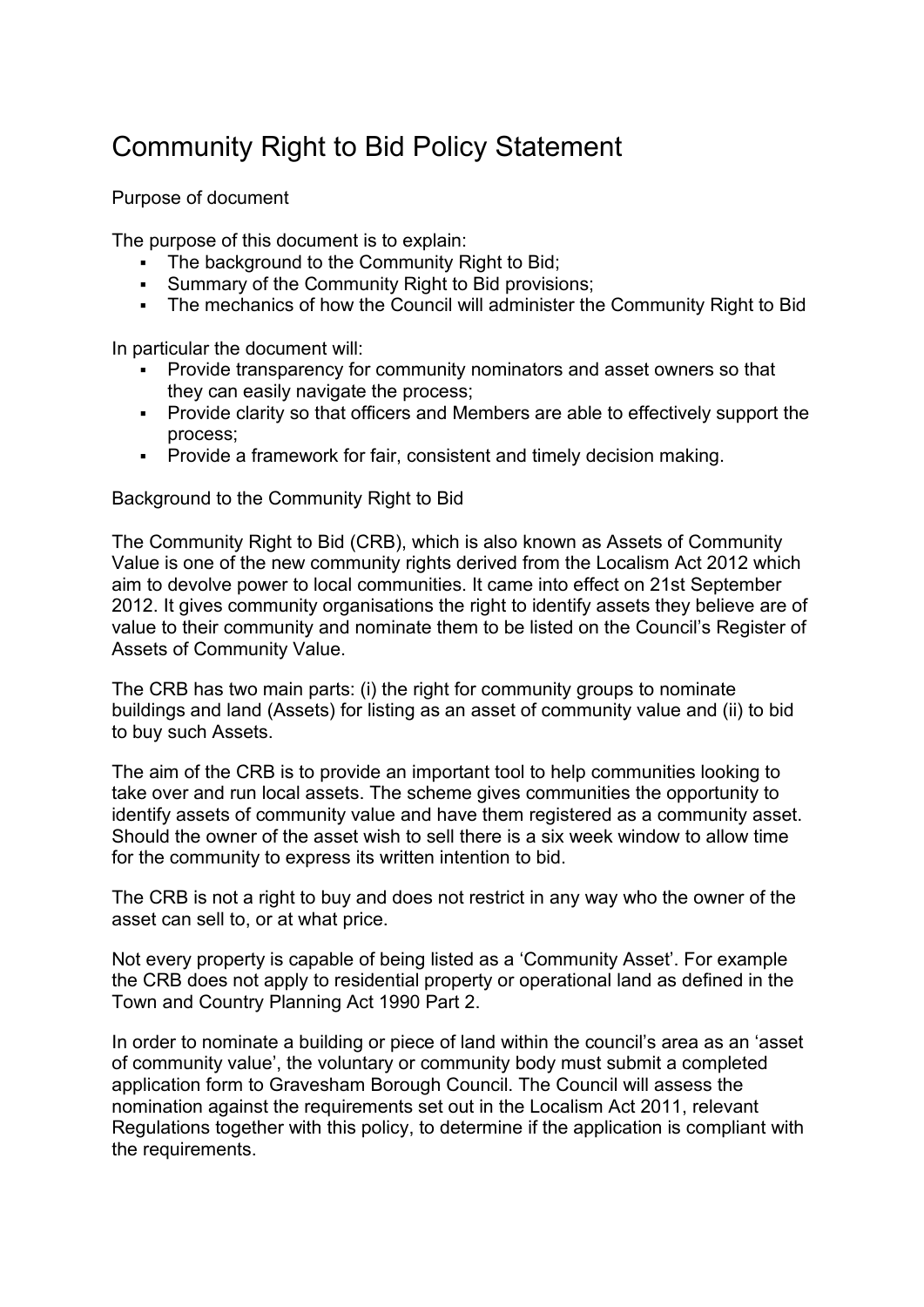The Government has published an Assets of Community Value Policy Statement and Statutory Regulations, which set out statutory elements of how the CRB should operate, however, they do not specify how the CRB process should be administered by individual local authorities.

# The Process

This section of the policy statement explains how the CRB works and the timescales involved:

The process falls into three sections:

- **Nominations and Listing**
- **Reviews and Appeals**
- Sale

Flowcharts setting out the processes and timescales are attached as Annex A and Annex B.

# Nominations and Listing

An asset can be listed if a principal ('non-ancillary') use of it furthers (or has recently furthered) the community's social well-being or social interests (which include cultural, sporting or recreational interests) and is likely to do so in the future.

Nominated assets may be owned by anybody including the Council.

The voluntary or community bodies which can make nominations are set out below:

- Parish Councils. This may be for an asset in its own area, or in the neighbouring parish council.
- Neighbouring Parish Councils. If the parish council borders an unparished area, then they may nominate an asset within that neighbouring local authority.
- Unincorporated groups. Nominations can be accepted from any unincorporated group with membership of at least 21 local people who appear on the electoral roll within the local authority, or a neighbouring local authority.
- Neighbourhood forums. There can only be one neighbourhood forum for an area. Existing community groups, civic societies and others can put themselves forward to be a 'neighbourhood forum'. Prospective neighbourhood forums need to ensure they meet the conditions for designation set out in the legislation.
- Community interest groups with a local connection. These must have one or more of the following structures:
	- A charity
	- A community interest company
	- A company limited by guarantee that is non-profit distributing
	- An industrial and provident society that is non-profit distributing

Nominations may be made at any time, including after an asset has been put on the market. However no restrictions on sale arise from 'nomination' – it is only 'listing' which brings the statutory provisions into play.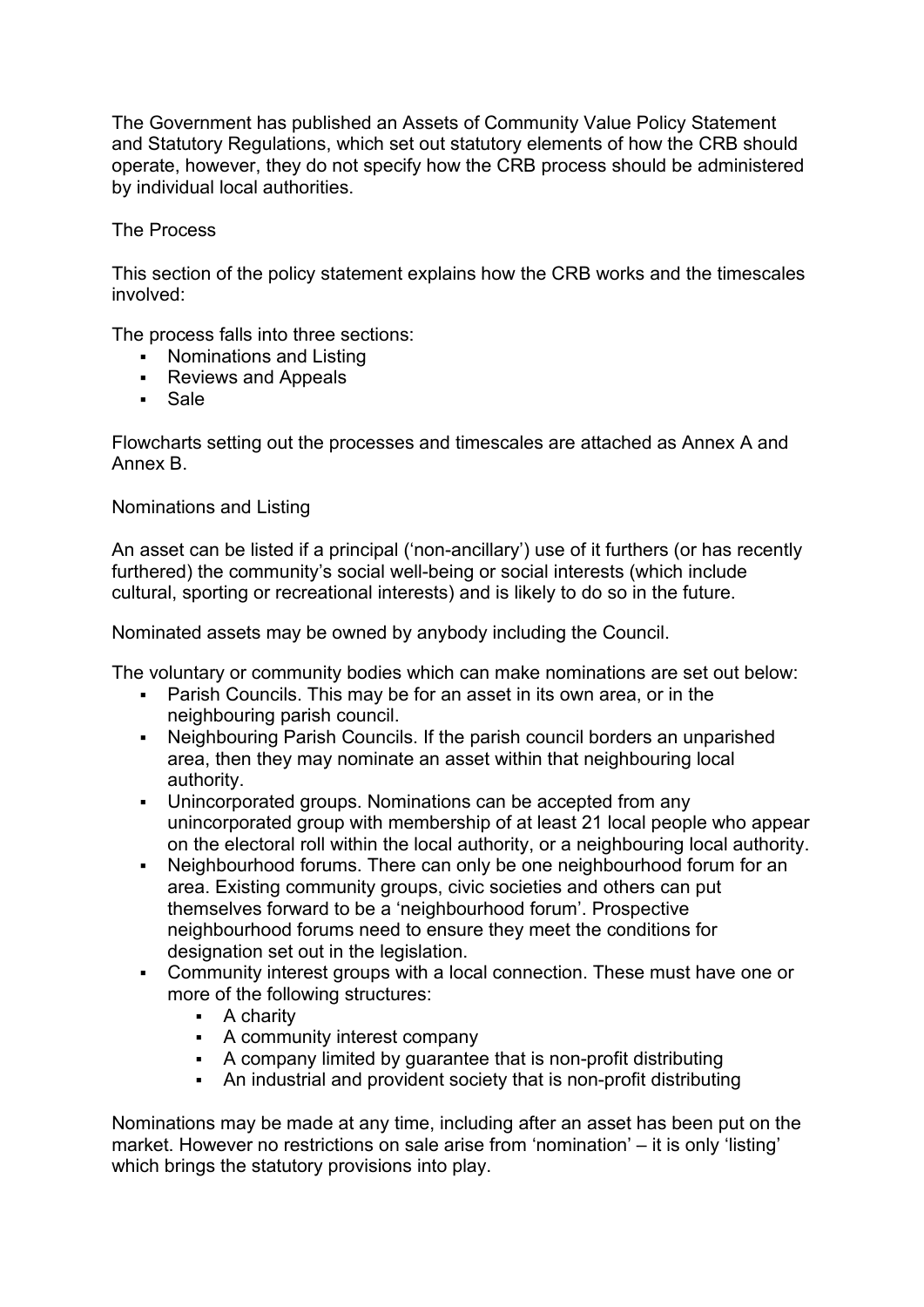The local authority cannot list an asset on its own initiative – it must be nominated.

The local authority has eight weeks to make a judgement about whether a nominated asset meets the definition of an Asset of Community Value as set out in the Localism Act or whether it falls into one of the excluded categories.

If the nominated asset is properly nominated, is within the local authority's area, meets the definition, and is not excluded the local authority must list it and inform all specified parties. The local authority must also place the asset on the local land charges register and, if the land is registered, apply for a restriction on the Land Register. Once an asset has been listed nothing further will happen unless and until the owner decides to dispose of it.

If the local authority does not agree that the asset meets the definition, or it is in one of the excluded categories, the asset must be placed on a list of assets nominated but not listed.

## Reviews and Appeals

If the owner objects to their asset being placed on the List of Assets of Community Value, they will have a right to an internal review by the local authority of the decision to list. If an owner is successful in their appeal against listing at internal review or Tribunal stage then the asset must also be moved to the list of unsuccessful nominations.

If the owner remains in disagreement with the listing after the internal review they have a right of appeal to the First Tier Tribunal.

View Annex A for the Nomination Process.

#### Sale

If the owner of a listed asset decides they want to sell it they are required to notify the local authority. This brings into force a 6 week initial moratorium (Initial Moratorium). The owner cannot sell the asset during this period. The local authority must inform the nominator of the owner's intent to sell and publicise this to the community. Community groups have until the end of the Initial Moratorium to submit a written request to be treated as a potential bidder.

In order to make an expression of interest a group must have one or more of the following structures:

- A charity
- A community interest company
- A company limited by guarantee that is non-profit distributing
- An industrial and provident society that is non-profit distributing

If a request is not received by the local authority during the Initial Moratorium then the owner is free to sell their asset at the end of the Initial Moratorium. If a community interest group does make a request during the Initial Moratorium period then the full 6 month moratorium (Full Moratorium) comes into force. During this period the owner may continue to market and negotiate sales, but may not exchange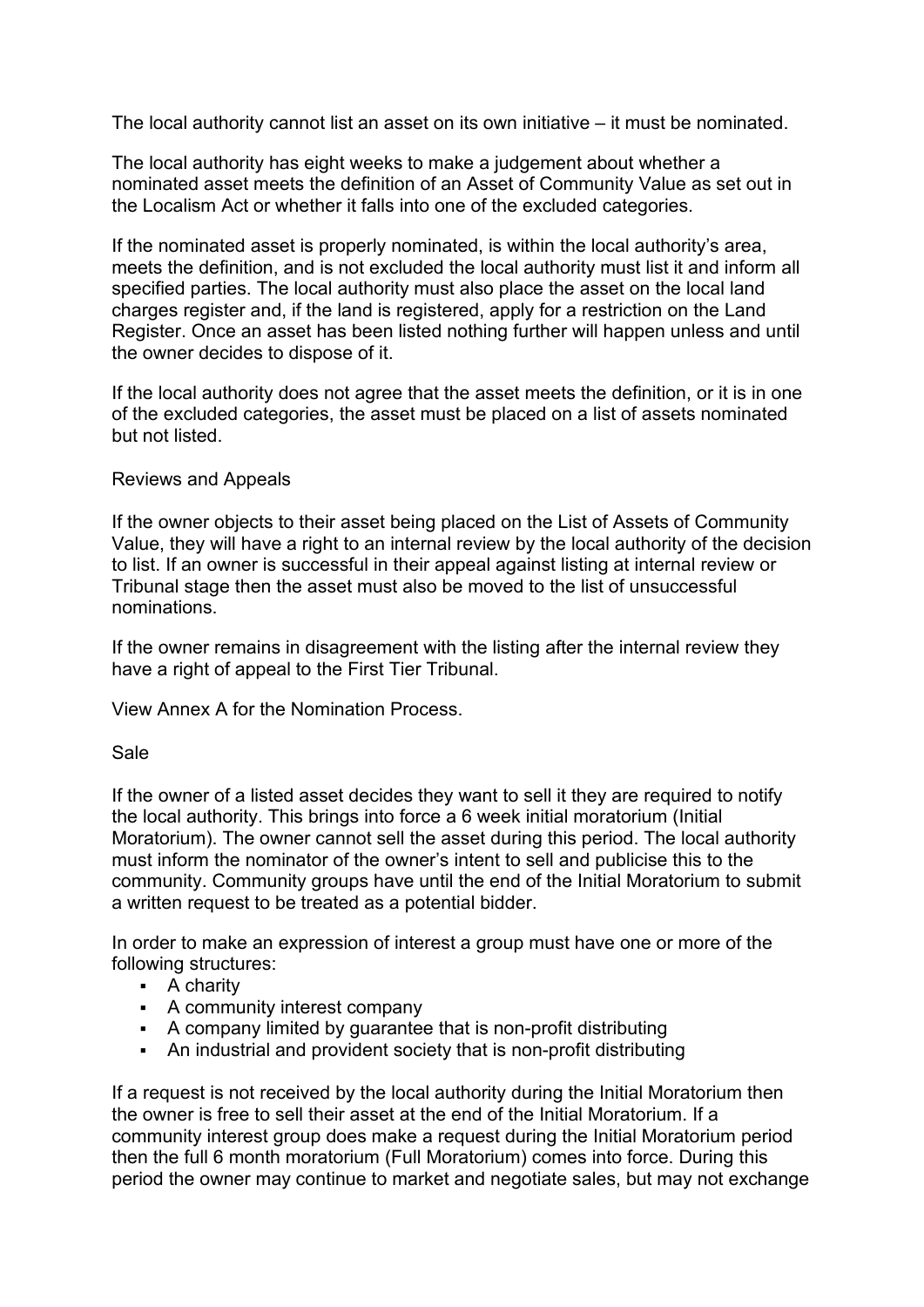contracts (or enter into a binding contract to do so later). There is one exception. The owner may sell to a community interest group during either moratorium period.

If there has been no community interest either within the Initial Moratorium or the Full Moratorium the owner is free to sell to whoever they choose and at whatever price and no further moratorium will apply for the remainder of a protected period lasting 18 months.

The Moratorium process chart is included within Annex B.

## **Compensation**

The scheme recognises that these provisions may have some financial impact on owners and provides a compensation scheme for private property owners. This will not be available to public bodies. The local authority is responsible for administering the compensation scheme, including assessing and determining compensation awards.

## Enforcement

The scheme provides for various mechanisms to encourage compliance of the legislation by requiring the local authority to:

- Inform owners and other interested parties that an asset has been listed
- **Enter on the local land charges register the fact that an asset has been listed;** and
- Apply for a restriction on the land register if the land is registered

Additionally, to give a strong incentive to owners to comply with the scheme, noncompliant sales will be void (ineffective), meaning that the change of ownership has not taken place. However this penalty will not apply if the owner was unaware through no fault of their own that the land was listed when it was sold.

What the provisions do not do

The Right does not restrict in any way who the owner of the asset can sell his property to, or at what price. They also do not confer a right of first refusal to community interest groups.

The provisions do not place any restriction on what an owner can do with their property, once listed, so long as it remains in their ownership. This is because planning policy determines permitted uses for particular sites. As the Council has planning policies to protect key community facilities, a planning application involving the loss of a listed community asset could be refused unless it is no longer required or fit for purpose and there is no reasonable scope for alternative community uses on the site.

If a community group acquires the building there are no restrictions on how it may use the asset providing it complies with the approved use of the site.

The Right to Bid in Gravesham - the mechanics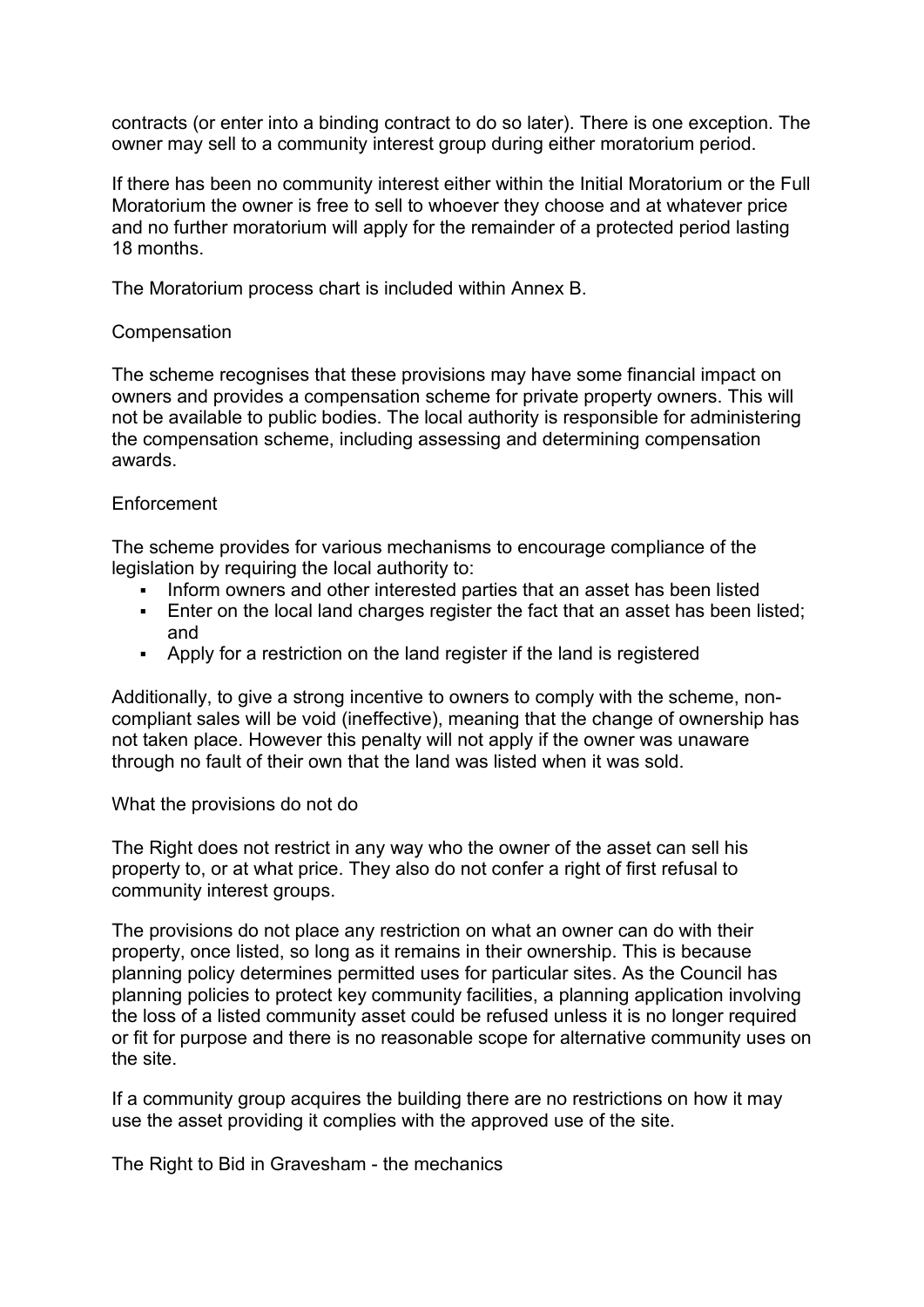Nominations and Listing (8 week time frame)

Stage 1: Nomination – see Annex A

Nomination to list an asset received in written format. A nomination form can be found on the [Community Right to Bid](https://www.gravesham.gov.uk/home/community-and-leisure/community-powers/community-right-to-bid) page.

The completed form should be submitted to Community Right to Bid, Property Services Department, Gravesham Borough Council, Civic Centre, Windmill Street, Gravesend, Kent, DA12 1AU. Email: [community.asset@gravesham.gov.uk.](mailto:community.asset@gravesham.gov.uk)

Stage 2: Consideration

Assets owners notified of asset nomination and given opportunity to submit any evidence which they deem to be relevant in connection with the nomination.

Other interested parties are also notified, as Gravesham Borough Council so decides, e.g. relevant Parish Council and local Council members.

Senior officers from Legal and Property Services will consider the nomination against the criteria set out in the Regulations and make a recommendation to the Director (Communities) who will make the final decision.

## Stage 3: Notification

Within 8 weeks of receipt of nomination the Council provide written notification of its decision to:

- The nominating organisation
- The owner of the asset
- Any lawful occupier
- Any other parties who have stated their interest in writing
- Local Council members and the Parish Council

Stage 4: Post decision

Successful nominations will be placed on the List of Assets of Community Value. The list will state the date an asset was listed and the date that the listing of the asset expires.

The Council will enter on the local land charges register the fact that an asset is on the List of Assets of Community Value and in the case of registered land will apply for a restriction on the Land Registry.

Unsuccessful nominations will be placed on the List of Nominated Assets not of Community Value. The list will state the date of decision in respect of an asset along with a short explanation for why the bid was unsuccessful.

Up to date versions of the lists will be published on the Council's website.

Reviews and Appeals (8 week time-frame)

Stage 1: Request for internal review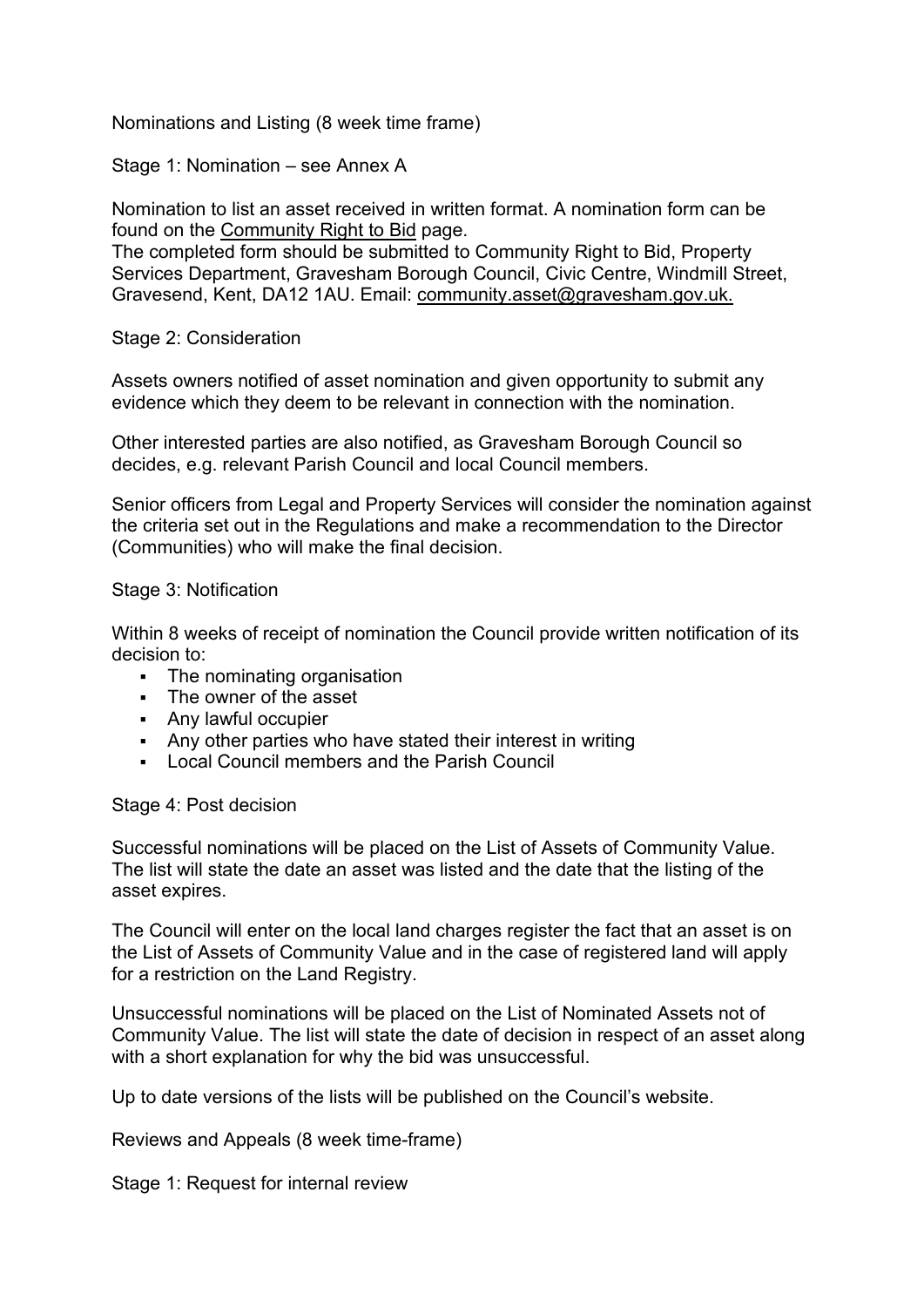Asset owner requests the Council reviews its decision to place an asset of the List, or Assets of Community Value within 8 weeks of the written notification of listing. 2 Requests for an asset listing review should be submitted to: Community Right to Bid, Property Services, Gravesham Borough Council, Civic Centre, Windmill Street, Gravesend, Kent, DA12 1AU. Email: [community.asset@gravesham.gov.uk](mailto:community.asset@gravesham.gov.uk)

## Stage 2: Consideration

The request for the review will be referred to the Chief Executive for decision.

## Stage 3: Notification

The Council must complete their review within 8 weeks of registering the request to review (unless a longer period has been agreed in writing) and provide written notification of its decision to:

- The nominating organisation
- The owner of the asset
- Any lawful occupier
- Any other parties who have stated their interest in writing
- The Parish Council (if applicable)
- **Local Ward Members**

The Owner and the Council will bear their own costs of the review

Stage 4: Post Decision

Review requested by asset owner (4.7.1). If the internal review finds in favour of the asset owner then the asset will be transferred from the List of Assets of Community Value to the List of Nominated Assets not of Community Value.

If the internal review does not find in favour of the asset owner then the Council will provide the asset owner with a written response of its decision and inform the asset owner of their right to an independent appeal.

Moratoria on Sale

Initial Moratorium Period (6 weeks)

Owner of an asset on the List of Assets of Community Value contacts the Council to advise they intend to sell it. NB It is the responsibility of the asset owner to contact the Council to notify them of an intention to make a 'relevant disposal'.

The Council will write to the asset owner and the nominator of the asset to advise that an Initial Moratorium has been triggered.

The Council will publish the owner's intention to dispose of the asset on its website so that relevant community groups can consider whether they would like to place a bid for the asset. If none do so in the Initial Moratorium then the owner is free to sell their asset at the end of the Initial Moratorium.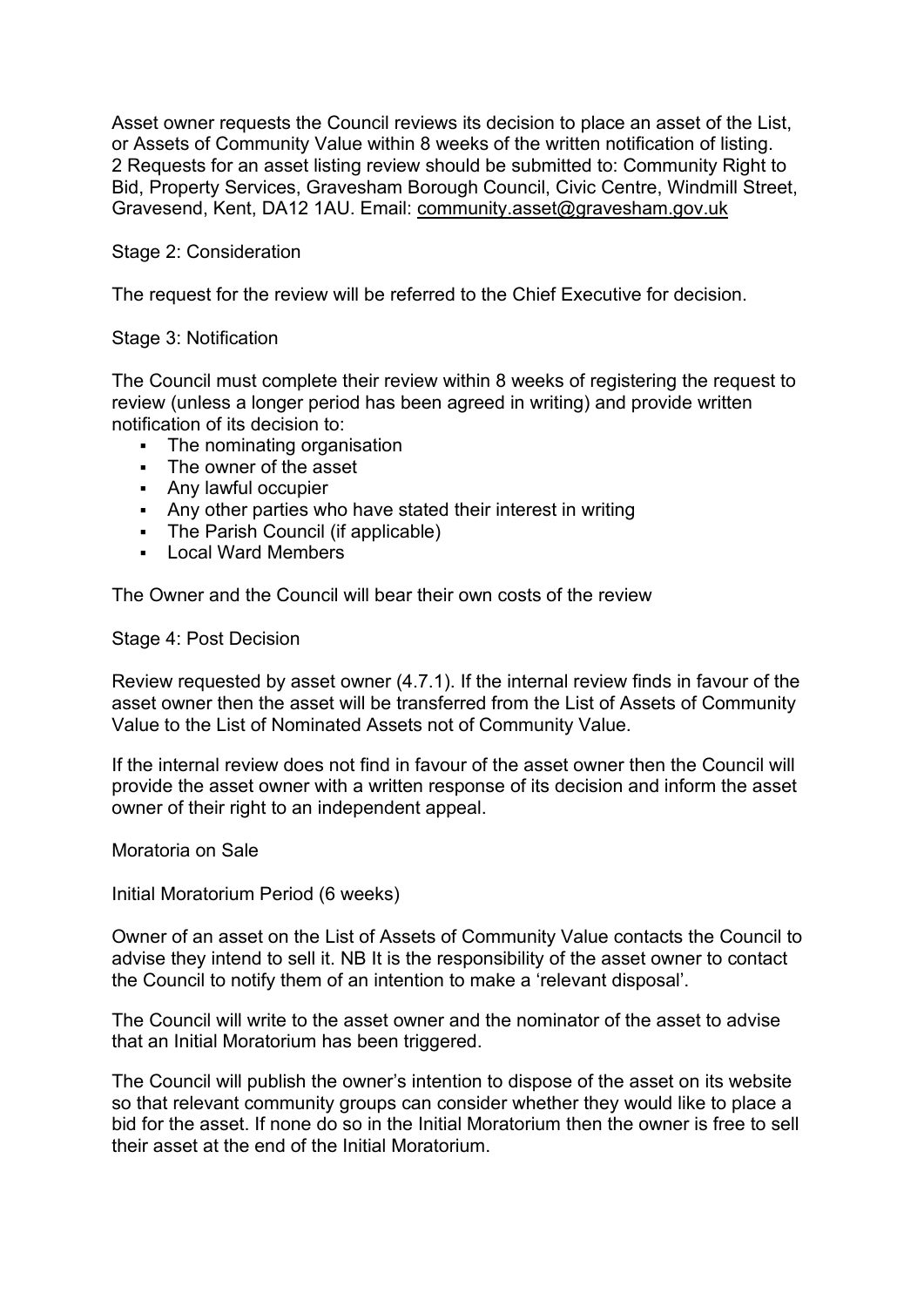## Full Moratorium Period (6 months)

If a relevant community interest group advises the Council in writing during the Initial Moratorium that it wants to place an offer then the Full Moratorium will be enforced. The Council will write to the asset owner confirming the position and advising what this means in terms of the delay in being able to dispose of the asset.

## Protected Period (12 months)

At the end of the Full Moratorium the Council will write to the asset owner and the nominating organisation to advise that the period is complete and that the owner is now free to dispose of their asset without further delay within 12 months. This is called the 'Protected Period'.

#### **Compensation**

Stage 1: Initial compensation claim

Claims received in writing within thirteen weeks after the loss or expense was incurred or finished being incurred. Claims should state the amount of compensation being claimed for each part of the claim and be accompanied by supporting evidence.

The Council will provide the claimant with written notification of their decision within 8 weeks of the receipt of the claim.

Stage 2: Review of compensation claim

The claimant may ask for a review of the decision reached in relation to their claim. This must be made in writing within eight weeks of the date that the Council advised of its reasons for the decision in relation to the claim.

The Council will provide the claimant with written notification of the review outcome within 8 weeks of receipt of the review request.

#### Stage 3: First tier tribunal

Where the owner remains dissatisfied with the outcome of the review, they may appeal to the General Regulatory Chamber of the First Tier Tribunal against the Council's decision on the compensation claim. The deadline for appealing is specified in the procedural rules of that Chamber as 28 days from the date on which notice of the decision appealed against was sent to the Owner. Appeals may be both on points of law and findings of fact. The property will remain listed during the appeal process.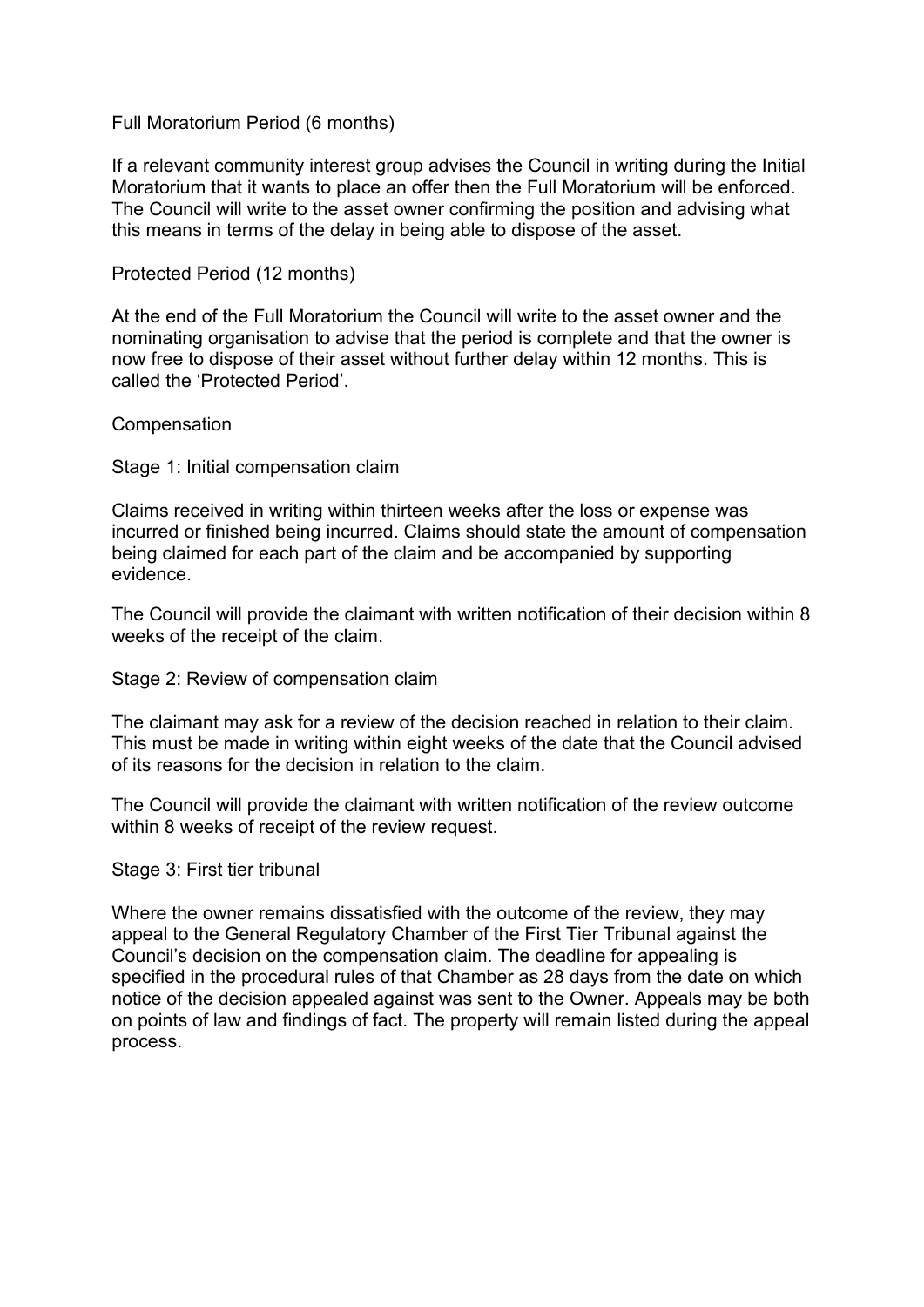## General facts

The legal basis for the Community Right to Bid

The Community Right to Bid was introduced under the Localism Act 2011. The Assets of Community Value (England) Regulations 2012 provide further details of the legislative requirements.

The aims of the Community Right to Bid

The legislation aims to help communities faced with local amenities and buildings which are of importance to them. The Community Right to Bid gives communities the opportunity to identify those assets which are of importance and to have time to prepare a proposal in the event that the asset comes up for sale.

Does the Community Right to Bid give community groups a right to buy assets within their community?

No the legislation only stalls the selling process to give suitably constituted community groups a period to prepare a proposal and raise the funds required to put in an offer. The sale takes place under normal market conditions and the owner is under no obligation to sell to the group.

Equally there is nothing to prevent the current owner, applying, obtaining and implementing a planning permission for a change of use to the building.

Advice and help about getting an asset listed or making a bid to purchase an asset that is listed

Independent support is available from Locality, a national network of over 700 community-led organisations appointed by the Government to provide advice and help relate to the community rights agenda go to [locality.org](http://www.locality.org.uk/) They can be contacted on 0845 458 8336 or by email [info@locality.org.uk](mailto:info@locality.org.uk) Other sources of information and support are available from [GOV.UK](https://www.gov.uk/government/publications/youve-got-the-power-a-quick-and-simple-guide-to-community-rights/youve-got-the-power-a-quick-and-simple-guide-to-community-rights)

The full legislative arrangements are available on GOV.UK:

- [Localism Act 2011 -](http://www.legislation.gov.uk/ukpga/2011/20/part/5/chapter/3) Chapter 3
- [Assets of Community Value \(England\) Regulations 2012](http://www.legislation.gov.uk/uksi/2012/2421/contents/made)

Who is eligible to nominate an asset for inclusion in the list of assets of community value?

Nominations may be submitted by the following:

- **Town and Parish Councils**
- Unincorporated bodies with at least 21 individual members and which does not distribute any surplus it makes to its members
- **Charities**
- Company limited by guarantee which does not distribute any surplus it makes to its members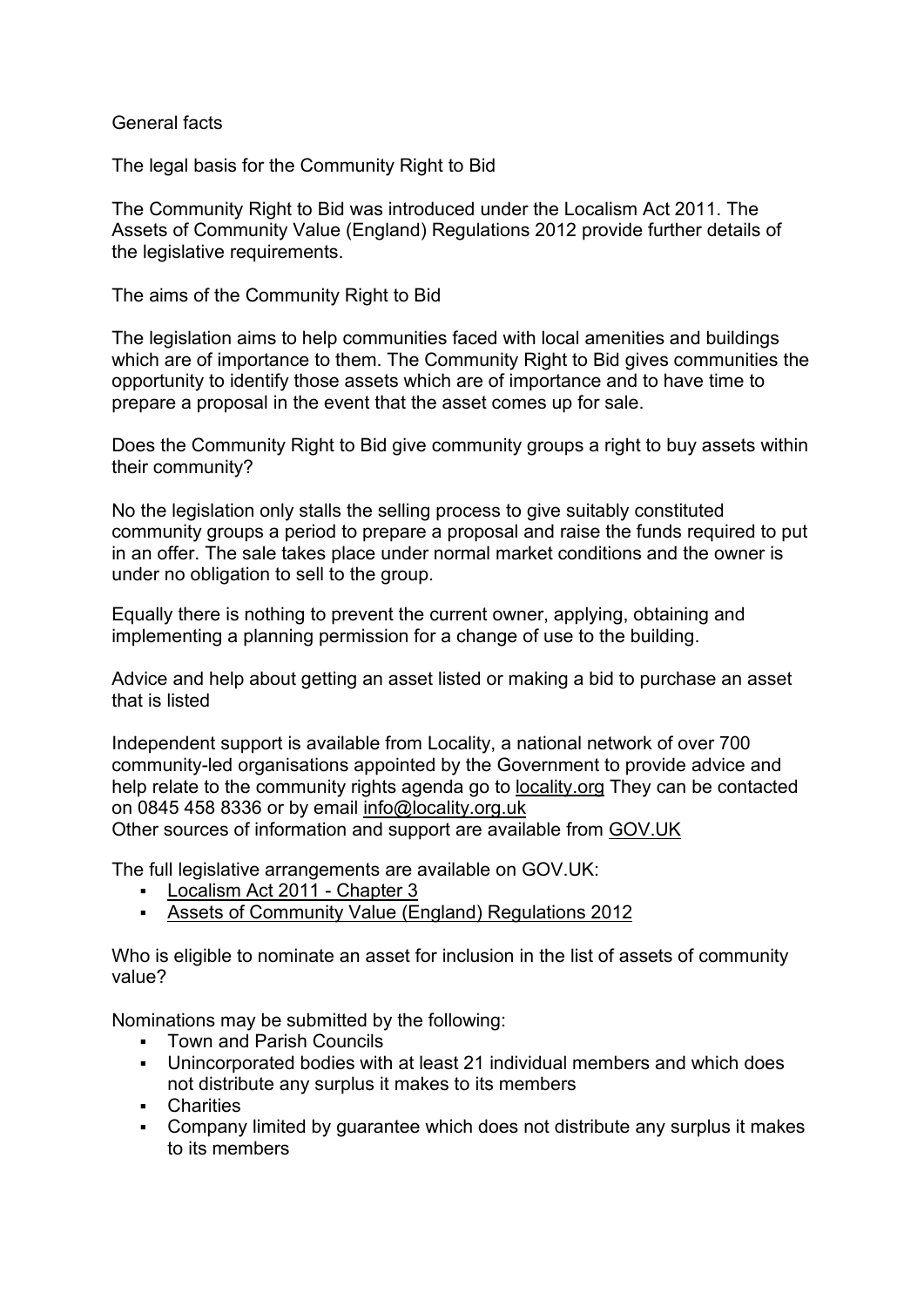- Industrial and provident society which does not distribute any surplus it makes to its members
- Community interest companies
- A body designated as a neighbourhood forum under the Town and Country Planning Act

The above groups will need to demonstrate a local connection. The following are considered to indicate this:

- Activities wholly or partly concerned with the local authority's area or neighbouring local authority area
- Any surplus made wholly or partly applied for the benefit of local authority's area or neighbouring local authority area
- Unincorporated bodies must have at least 21 local members included on the register of electors. The applicant will need to provide a list of at least 21 of their local members' full names, addresses and signatures to prove this requirement is met.

The types of asset eligible for listing

Land or buildings which can be demonstrated to have 'community value'. They can be in either public or private ownership.

How is 'Community value' defined?

Community Value is defined as follows:

- The principle use of the asset currently, or in the recent past, furthers the social wellbeing or cultural, recreational or sporting interests of the local community and
- This use will continue to further the social wellbeing or interests of the local community

Where the asset does not currently demonstrate 'community value it may still be nominated where it is possible to demonstrate that the asset's main use did further the social wellbeing or cultural, recreational or sporting interests of the local community in the recent past and where it is realistic to think that it will do so again in the next five years.

What kinds of assets could be considered as having 'community value'?

The following examples give an indication of the types of assets which may be defined as having 'community value'.

- **Nurseries and schools**
- Children's centres
- **Health centres, surgeries and hospitals**
- Day care centres, residential care homes
- **Parks and open green spaces**
- Sports and leisure centres
- $\blacksquare$  Libraries
- Theatres
- **Museums or heritage sites**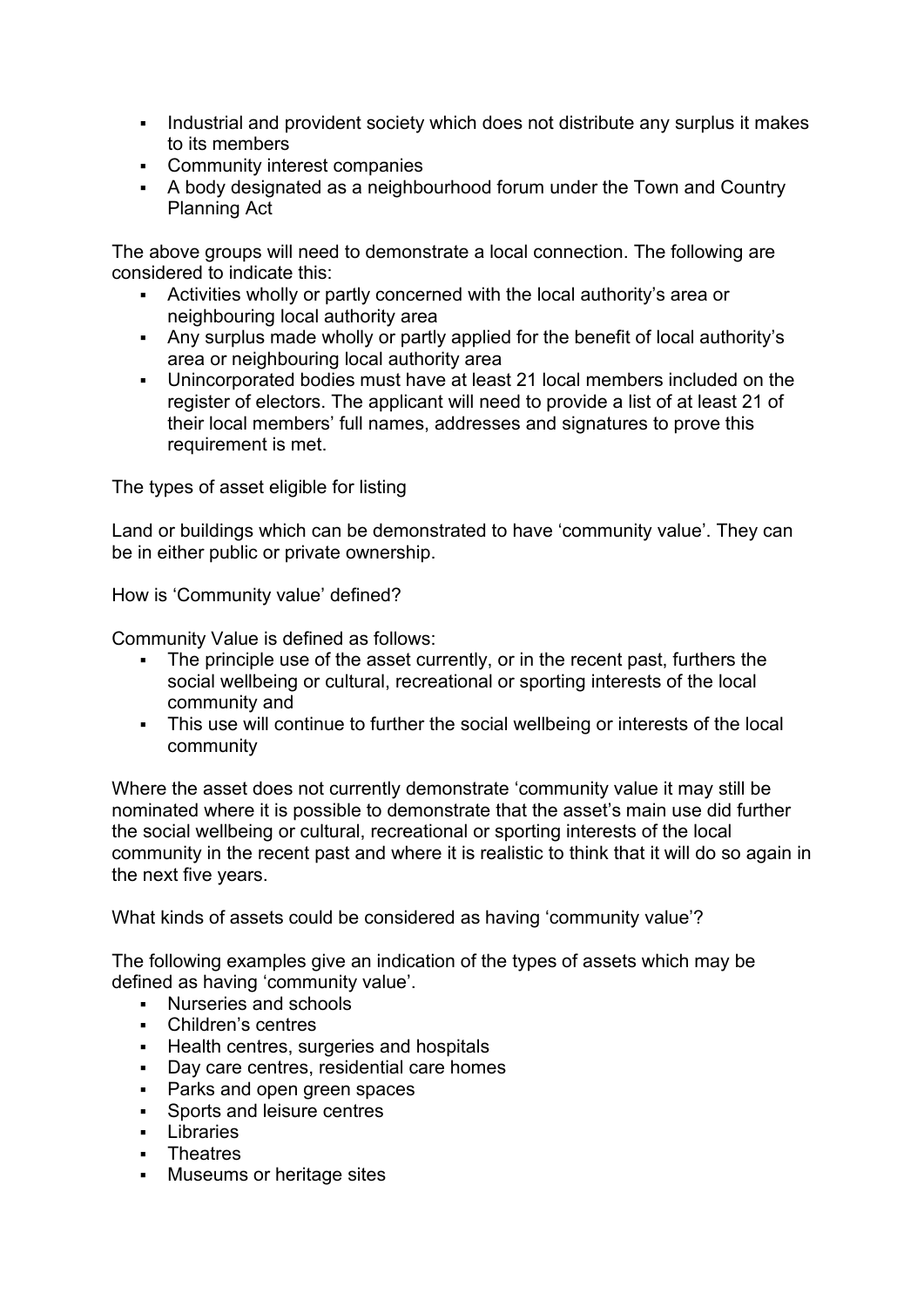- Cinemas
- **Swimming pools**
- Community centres
- Youth centres
- Public toilets
- Town, civic and guild halls

Any economic use (e.g. a business such as a shop) which also provides an important local social benefit which would no longer be easily available of that service should cease such as:

- Village shops
- **-** Pubs
- Markets

What kinds of assets would not normally be considered as having 'community value'?

- **Administrative offices**
- Land or property where community use is ancillary to its main purpose
- Land attached to residential property (although the regulations set out certain exceptions for shops and pubs)
- Land covered by Caravan Sites and Control of Development Act 1960
- Land used by public utilities, defined as operational land in section 263 of the Town and Country Planning Act 1990

The Regulations should be consulted for the full list of exemptions and related definitions.

- [GOV.UK Website](http://www.legislation.gov.uk/ukpga/2011/20/contents/enacted)
- [My Community Right Website](https://mycommunity.org.uk/)

How do I go about nominating an asset for inclusion in the list of assets of community value?

Nominations must be in writing. An application form is available on the [Community](https://www.gravesham.gov.uk/home/community-and-leisure/community-powers/community-right-to-bid)  [Right to Bid](https://www.gravesham.gov.uk/home/community-and-leisure/community-powers/community-right-to-bid) page.

Or by contacting Community Right to Bid, Property Services, Gravesham Borough Council, Civic Centre, Windmill Street, Gravesend, Kent, DA12 1AU. Email: [communityasset@gravesham.gov.uk](mailto:communityasset@gravesham.gov.uk)

Information that will need to be provided

Nominations will need to include:

- A description of the nominated asset including its proposed boundaries clearly indicated and preferably edged in red.
- A statement of all information which the nominator has with regard to the names of current occupiers and the names and current, or last known addresses of all those holding a freehold or leasehold estate in the land
- The reasons for thinking that the Council should conclude that the land is of community value and
- Evidence that the nominator is eligible to make a nomination (in line with requirements set out above)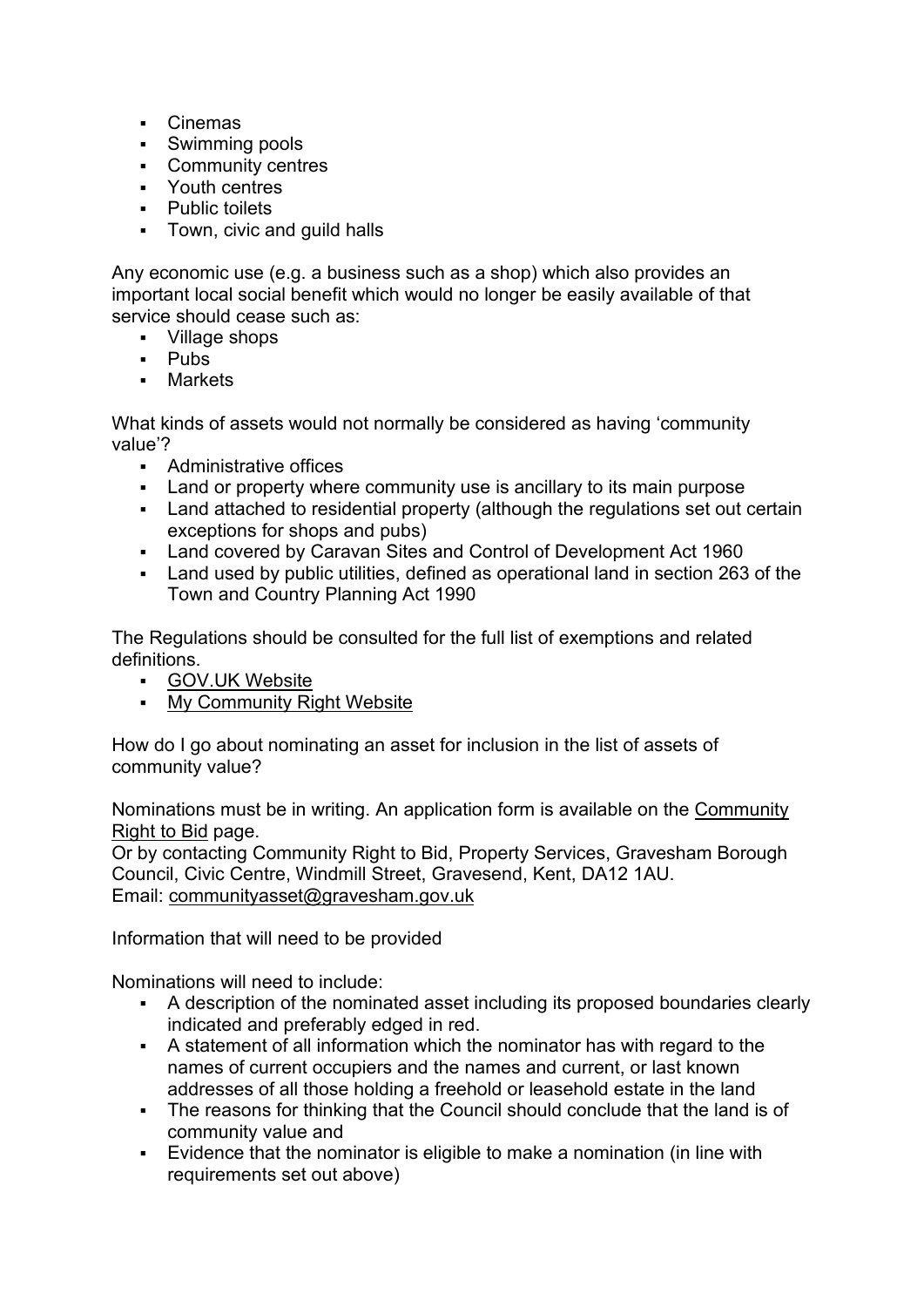What kinds of documents should support the nomination?

Generally the more evidence you can provide to support the information in the nomination, quicker the Council will be able to reach a decision on whether the asset is eligible for inclusion in the list of assets of community value. As a minimum, the following should be provided:

- Evidence to support that the nominator is eligible to make a nomination (as appropriate to the organisation):
	- Memorandum of Association
	- Articles of Association
	- Companies House return
	- **Trust Deed**
	- Constitution / Terms of reference
	- Standing Orders
	- **Interest Statement for Community Interest Company**
	- In the case of an unincorporated group the Council would expect to be provided with a form setting out the full names and addresses of at least 21 of their members together with their signatures indicating that they support the nomination.
- Information showing the boundaries of the asset being nominated  $-$  for example through one or more of the following:
- Where the land is registered, the Land Registry Title Information document and map with boundaries clearly marked in red (less than one month old). Provision of Land Registry information is not essential but it may help us to reach a decision on the nomination more quickly.
- A written description with ordnance survey location, and explaining where the boundaries lies, the approximate size and location of any building/s on the land and details of any roads bordering the site.
- A drawing or sketch map with boundaries clearly marked in red

Where should the nomination be sent?

Nominations should be sent to: Community Right to Bid, Property Services, Gravesham Borough Council, Civic Centre, Windmill Street, Gravesend, Kent, DA12 1AU. Email: [communityasset@gravesham.gov.uk](mailto:communityasset@gravesham.gov.uk)

How will the nomination be processed?

We will usually acknowledge receipt of the nomination within 5 working days. Nominations will then be considered in line with the requirements set out in the regulations including taking all practical steps to notify the following that the asset is being considered for listing:

- **The relevant Town or Parish Council**
- The relevant Councillor/s for the ward involved
- The owner of the asset
- Where they are not the owner, the holder of the freehold estate and the holder of any leasehold estate
- Any lawful occupant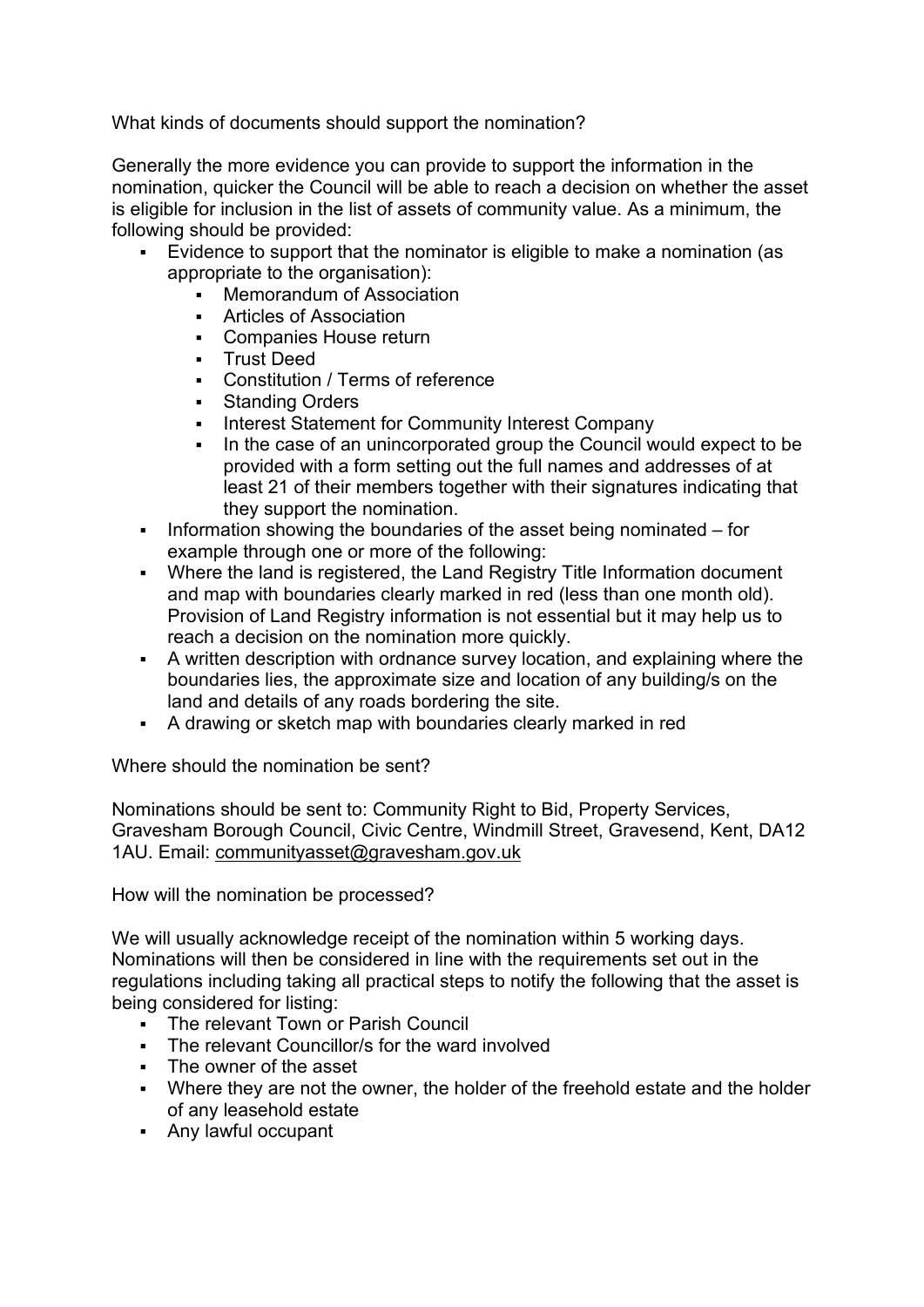We will decide whether the nominated asset should be included in the list within eight weeks of receiving the nomination and will notify the following of our decision and the reasons behind this:

- The owner of the land
- The occupier of the land (if not the owner)
- The nominator
- Where they are not the owner, the holder of the freehold estate and the holder of any leasehold estate
- **FILT** The relevant Town or Parish Council
- The relevant Councillor/s for the area

The nominator's contact details as provided on the nomination form will be used for future correspondence, including, in the event that the asset is listed, notice that the owner has advised of an intention to dispose of the asset. It is therefore essential that the nominator ensures that any changes in contact details during the period of the listing are notified to the Council via the address above.

Information provided in the nomination form will be processed in accordance with the Data Protection Act for the purposes of administering the CRB procedure. Name and contact details provided will be shared with the owner of the asset in the event that the nominating organisation subsequently submits an intention to bid. The information provided will be subject to the Freedom of Information Act, but personal information (names and contact details) will not be released in responses to Freedom of Information requests.

How can I find out which assets have been nominated for inclusion in the list of assets of community value?

We publish:

- The list of assets of community value
- A list of assets nominated by unsuccessful community nominations

Both lists can be found on our [Community Right to Bid](https://www.gravesham.gov.uk/home/community-and-leisure/community-powers/community-right-to-bid) page.

How long will the asset remain on the list?

Assets will be listed for a period of five years and be notified to the Land Registry as a registered restriction in the land register for the land (and a Local Land Charge).

What happens if the owner isn't happy that their asset has been listed?

The owner of an asset included in the list of community assets may ask us to review our decision. This request must be made in writing within eight weeks of the date upon which we provided the owner with written notification of our decision. The request should be sent to: Community Right to Bid, Property Services, Gravesham Borough Council, Civic Centre, Windmill Street, Gravesend, Kent, DA12 1AU. Email: [communityasset@gravesham.gov.uk](mailto:communityasset@gravesham.gov.uk)

How will the nomination be processed?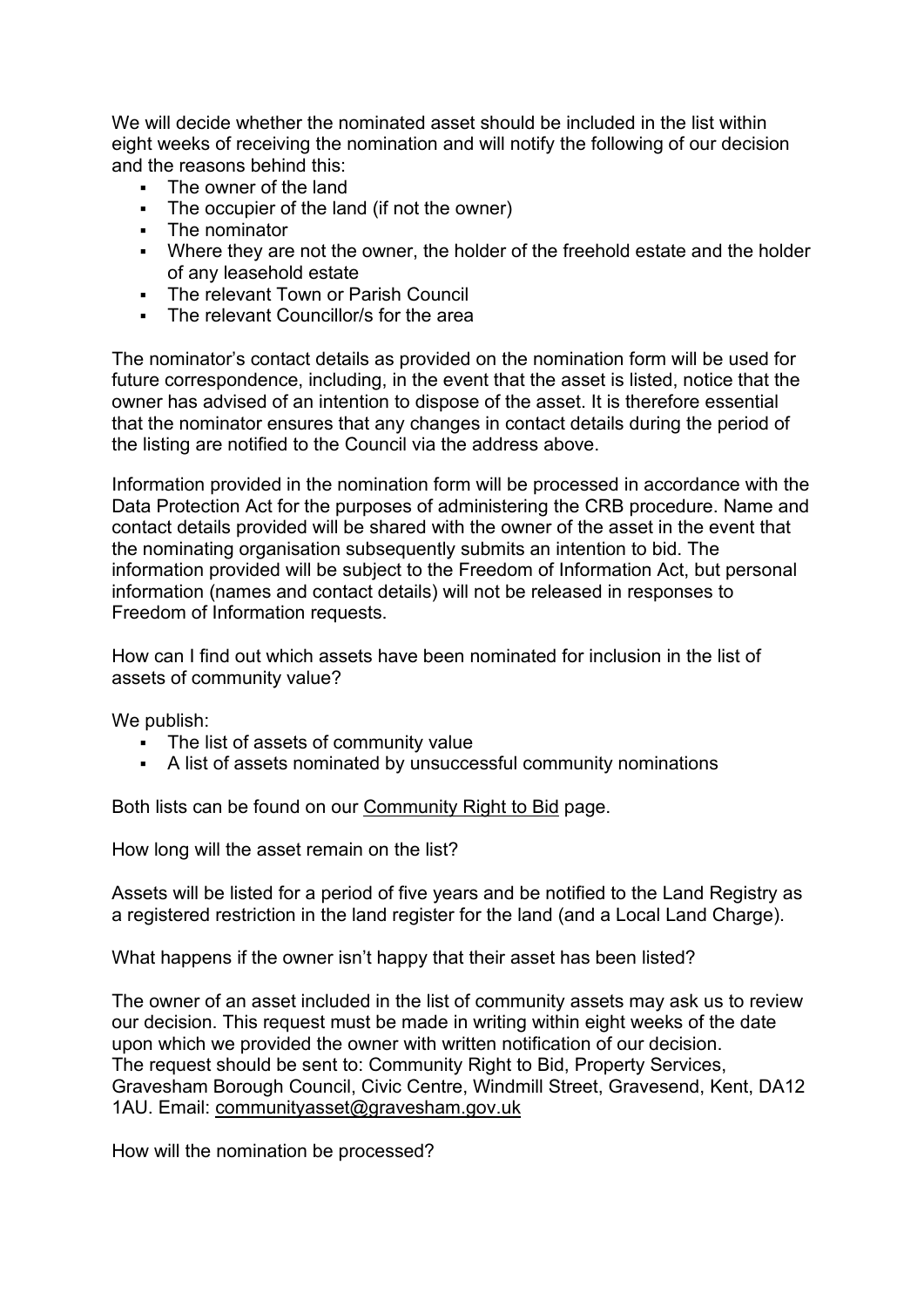We will usually acknowledge receipt of the nomination within 5 working days. Nominations will then be considered in line with the requirements set out in the regulations including taking all practical steps to notify the following that the asset is being considered for listing:

- The relevant Town or Parish Council
- The relevant Councillor/s for the ward involved
- The owner of the asset
- Where they are not the owner, the holder of the freehold estate and the holder of any leasehold estate
- Any lawful occupant

We will decide whether the nominated asset should be included in the list within eight weeks of receiving the nomination and will notify the following of our decision and the reasons behind this:

- **The owner of the land**
- The occupier of the land (if not the owner)
- The nominator
- Where they are not the owner, the holder of the freehold estate and the holder of any leasehold estate
- The relevant Town or Parish Council
- The relevant Councillor/s for the area

The nominator's contact details as provided on the nomination form will be used for future correspondence, including, in the event that the asset is listed, notice that the owner has advised of an intention to dispose of the asset. It is therefore essential that the nominator ensures that any changes in contact details during the period of the listing are notified to the Council via the address above.

Information provided in the nomination form will be processed in accordance with the Data Protection Act for the purposes of administering the CRB procedure. Name and contact details provided will be shared with the owner of the asset in the event that the nominating organisation subsequently submits an intention to bid. The information provided will be subject to the Freedom of Information Act, but personal information (names and contact details) will not be released in responses to Freedom of Information requests.

How can I find out which assets have been nominated for inclusion in the list of assets of community value?

On [our website](http://www.gravesham.gov.uk/) we publish

- The list of assets of community value
- A list of assets nominated by unsuccessful community nominations

How long will the asset remain on the list?

Assets will be listed for a period of five years and be notified to the Land Registry as a registered restriction in the land register for the land (and a Local Land Charge).

What happens if the owner isn't happy that their asset has been listed?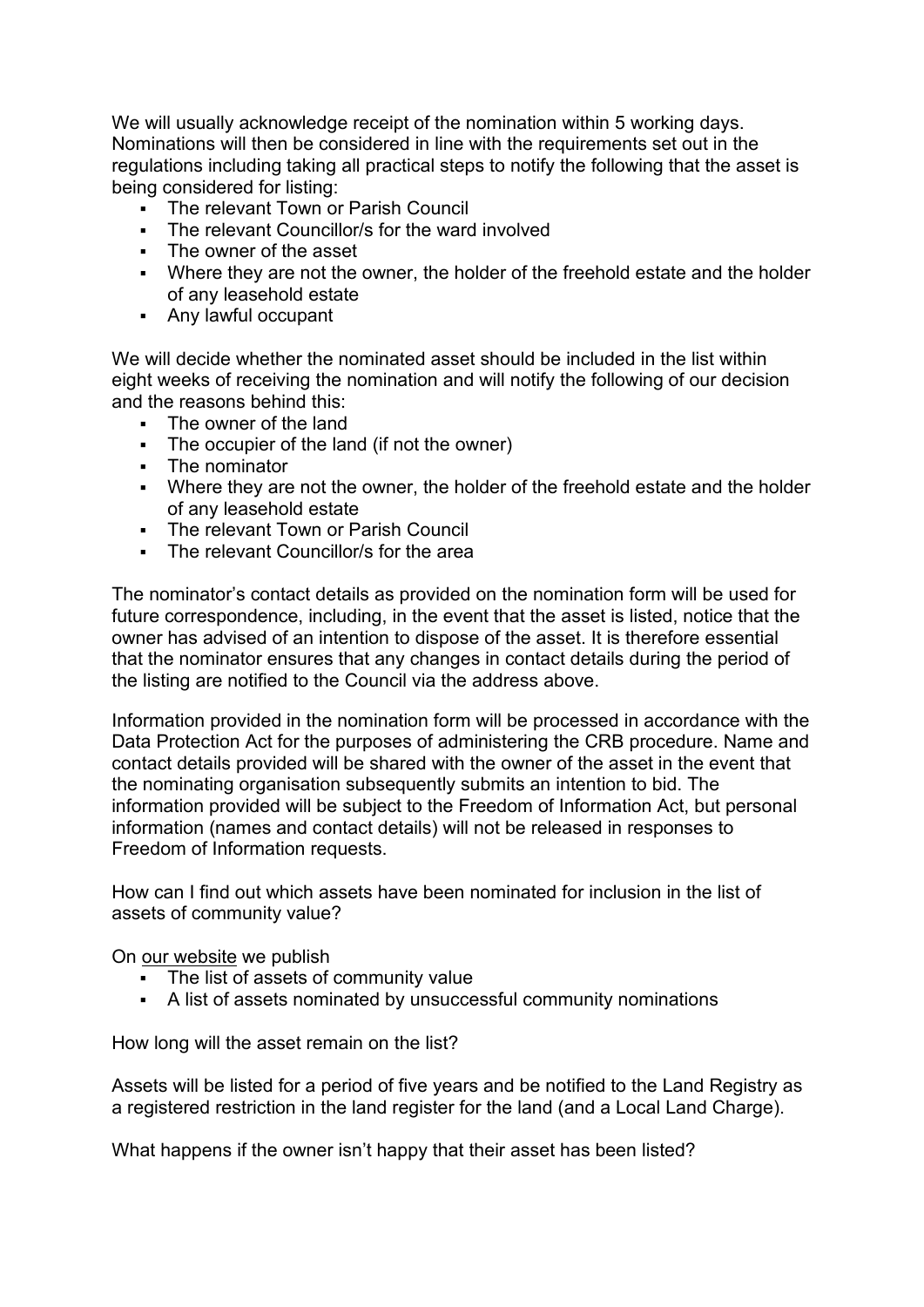The owner of an asset included in the list of community assets may ask us to review our decision. This request must be made in writing within eight weeks of the date upon which we provided the owner with written notification of our decision. The request should be sent to: Community Right to Bid, Property Services, Gravesham Borough Council, Civic Centre, Windmill Street, Gravesend, Kent, DA12 1AU. Email: [communityasset@gravesham.gov.uk](mailto:communityasset@gravesham.gov.uk)

How will a request by an owner to review a listing be dealt with?

We will usually acknowledge receipt of the request within 5 working days and advise of the procedure to be followed in connection with the review.

We will complete the review process within eight weeks of receipt of the written request for the review.

We will notify the owner in writing of the outcome of the review and where the review concludes that a change to the listing is required, we will also notify:

- The occupier of the land (if not the owner)
- The nominator
- Where they are not the owner, the holder of the freehold estate and the holder of any leasehold estate
- The relevant Town or Parish Council
- **The Councillor/s for the area**

Where the review concludes that a change to the listing is required, we will adjust the list of assets of community value and advise the Land Registry accordingly.

What happens if the owner of the asset is dissatisfied with the outcome of this review?

Where an owner remains dissatisfied with the outcome of the review, they may appeal to the general regulatory chamber of the First Tier Tribunal against our decision on the listing review. Appeals should be sent to: Tribunal Clerk, Community Right to Bid Appeals, HM Courts and Tribunals, First Tier Tribunal (General Regulatory Chamber), PO Box 9300, Leicester, LE1 8DJ or via email to: [GRC.CommunityRights@hmcts.gsi.gov.uk](mailto:GRC.CommunityRights@hmcts.gsi.gov.uk)

Can the group nominating an asset appeal against the decision reached by the Council about whether the asset should be included on the list of assets of community value?

No the legislation provides no right of appeal for nominating groups.

What effect does the listing have?

Where an asset is included in the List of Assets of Community Value, the owner is required to notify the Council in writing of their intention to dispose of the asset.

The Regulations detail circumstances where a disposal is exempt – for example where the disposal is as a result of a court order, a separation agreement made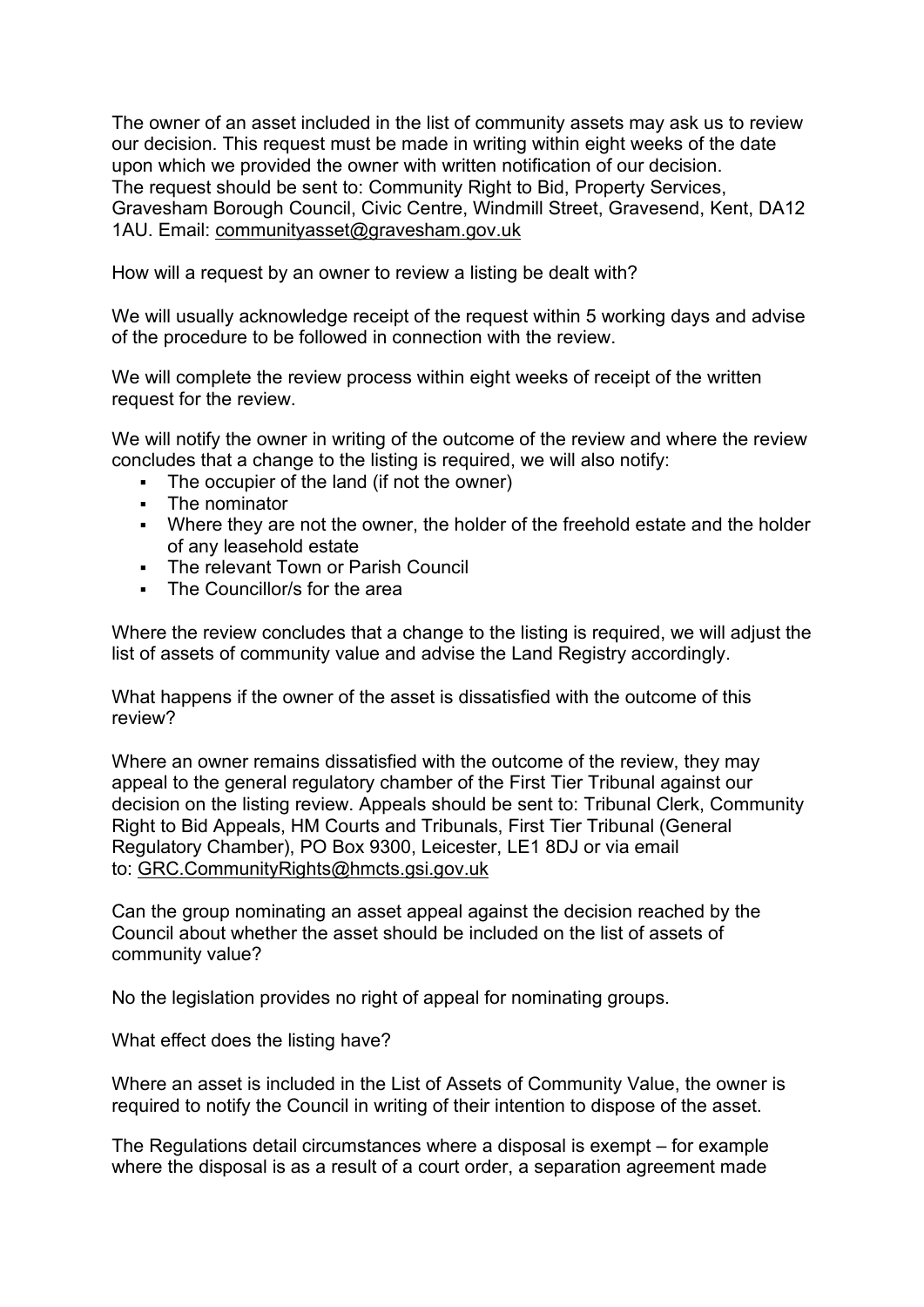between spouses or civic partners, upon inheritance and as a result of insolvency proceedings. The Regulations should be consulted for the full list of exemptions and detailed definitions.

This notification will trigger a moratorium period during which the owner may not dispose of the asset (other than where the disposal is exempt under the Regulations). The interim moratorium is for a period of six weeks from the date upon which we receive written notification of the owner's intention to dispose of the asset.

During this six week period, suitably constituted community groups and organisations which can demonstrate a local connection may submit an intention to bid. Where this is received, the full six month moratorium period (starting from the date upon which we receive written notification of the owner's intention to dispose of the asset) is triggered during which no disposal may take place except to a qualifying community group by negotiation.

This six month period is intended to enable the community group or organisation to prepare to be able to submit a bid to the owner to purchase the asset. Any subsequent sale takes place under normal market conditions. There is no obligation for the group to make a bid and the group has no rights of purchase over other potential buyers. The owner is under no obligation to sell the asset to the community group or any other person. If the owner decides to sell to the community group, they may do so within the six month moratorium period.

If after the six month moratorium period the community group has not successfully bought the property, a further 12 month protection period is triggered (the total eighteen month period commencing on the day upon which we received written notification of the owner's intention to dispose of the asset). During this protection period the asset may be sold by the owner on the open market without the risk of any further moratorium period being triggered.

If any land included in the Assets of Community Value List which is unregistered becomes registered for the first time (because of a disposal, mortgaging or voluntary registration), the owner or new owner must notify the Council as soon as is practicable and complete the Land Registry's Form QQ to enter a restriction on their land register.

What does the owner need to do if they wish to dispose of an asset included in the list of assets of community value?

The Localism Act 2011 and the Assets of Community Value (England) Regulations 2012 exempt certain types of disposal.

Where an owner wishes to dispose of an asset which is included in the list of assets of community value and it is not an exempt disposal, they must notify us in writing of their intention to do so.

The notifications should be sent to: Community Right to Bid, Property Services, Gravesham Borough Council, Civic Centre Windmill Street, Gravesend, Kent, DA12 1AU Email: [communityasset@gravesham.gov.uk](mailto:communityasset@gravesham.gov.uk)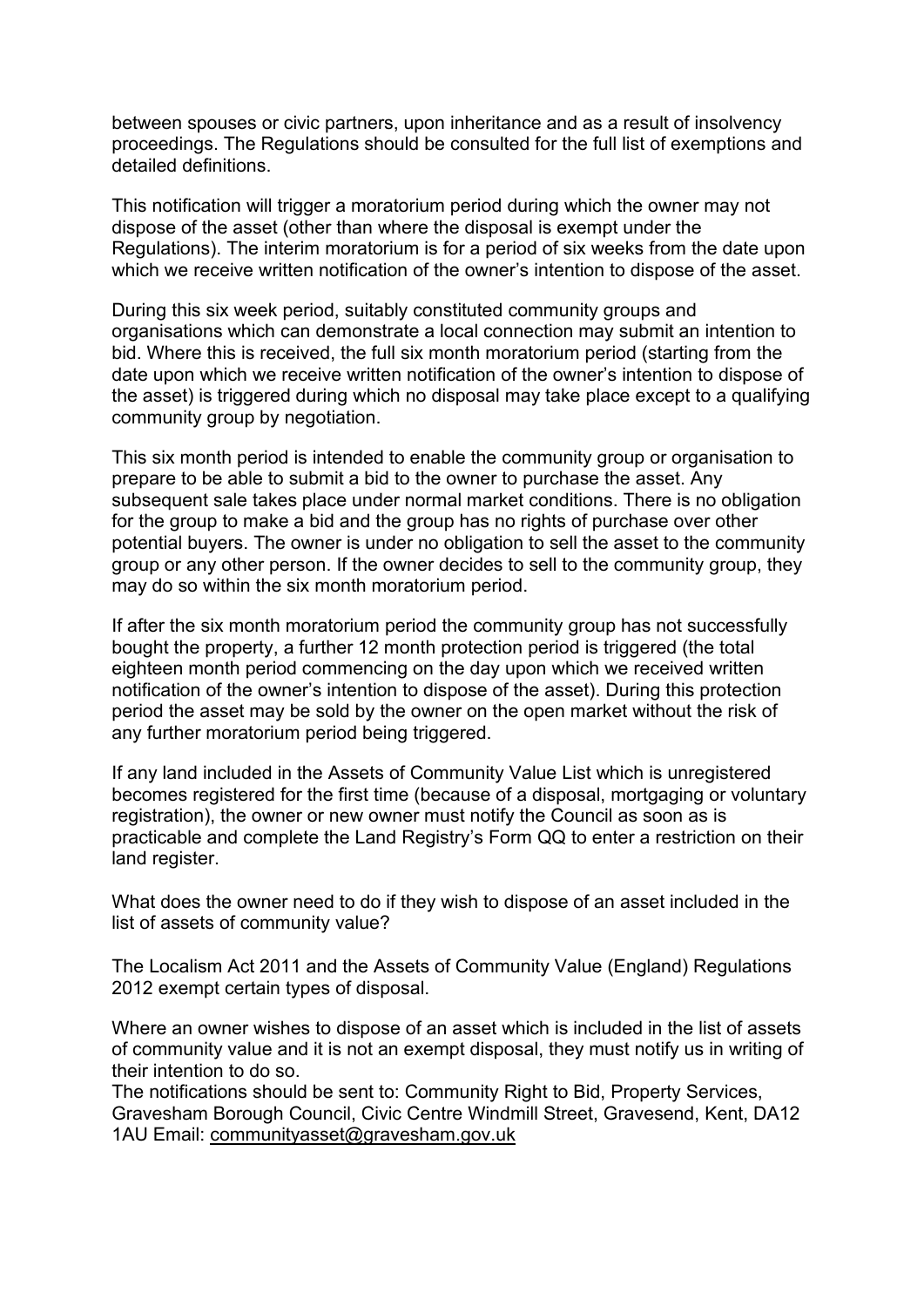What happens once an owner has notified an intention to dispose of an asset included in the list of community assets?

We will acknowledge receipt of the notification within 5 working days, confirming the date that the interim moratorium took effect and when the period will end.

The list of assets of community value will be updated to show that we have received notice of an intention to dispose of the asset, together with the date of that notification and the resulting interim and full moratorium periods and the protected period.

We will notify the nominator in writing that we have received notice of an intention to dispose of the asset and will publish details in the area where the asset is situated.

What does the community group need to do if it wishes to make a bid to purchase the asset?

An intention to bid may only be submitted by suitably constituted 'community interest groups' which can demonstrate a local connection. Unincorporated organisations and neighbourhood forums are excluded. The Regulations provide a full definition of 'community interest group' for the purpose of the Community Right to Bid legislation.

The intention to bid should be summited in writing together with evidence to support that the bid is being made by a suitably constituted 'community interest group'. The intention to bid should be sent to: Community Right to Bid, Property Services, Gravesham Borough Council, Civic Centre, Windmill Street, Gravesend, Kent, DA12 1AU. Email: [communityassets@gravesham.gov.uk](mailto:communityassets@gravesham.gov.uk)

We must receive the intention to bid within six weeks of the notice to dispose of the asset (normally ending at midnight on the last working day of that period). Nominators are advised to obtain proof of delivery either through using appropriate recorded receipt postage or by obtaining a receipt for hand delivered post.

We will pass the intention to bid to the owner of the land, or inform them of the details, as soon as practicably possible after receipt.

This will then trigger the full six month moratorium period during which the asset cannot be sold.

Can the owner market the asset during moratorium period?

Yes, there is nothing to prevent the owner actively marketing the asset during the moratorium period; the restriction refers only to exchange of contracts on the sale of the asset.

If the owner of the asset is happy to sell to a community interest company, can they go ahead with the sale without waiting for the moratorium period to end?

Yes, where the owner and a community interest company are able to agree terms within the six month period, they may proceed with the sale without waiting for the moratorium period to end.